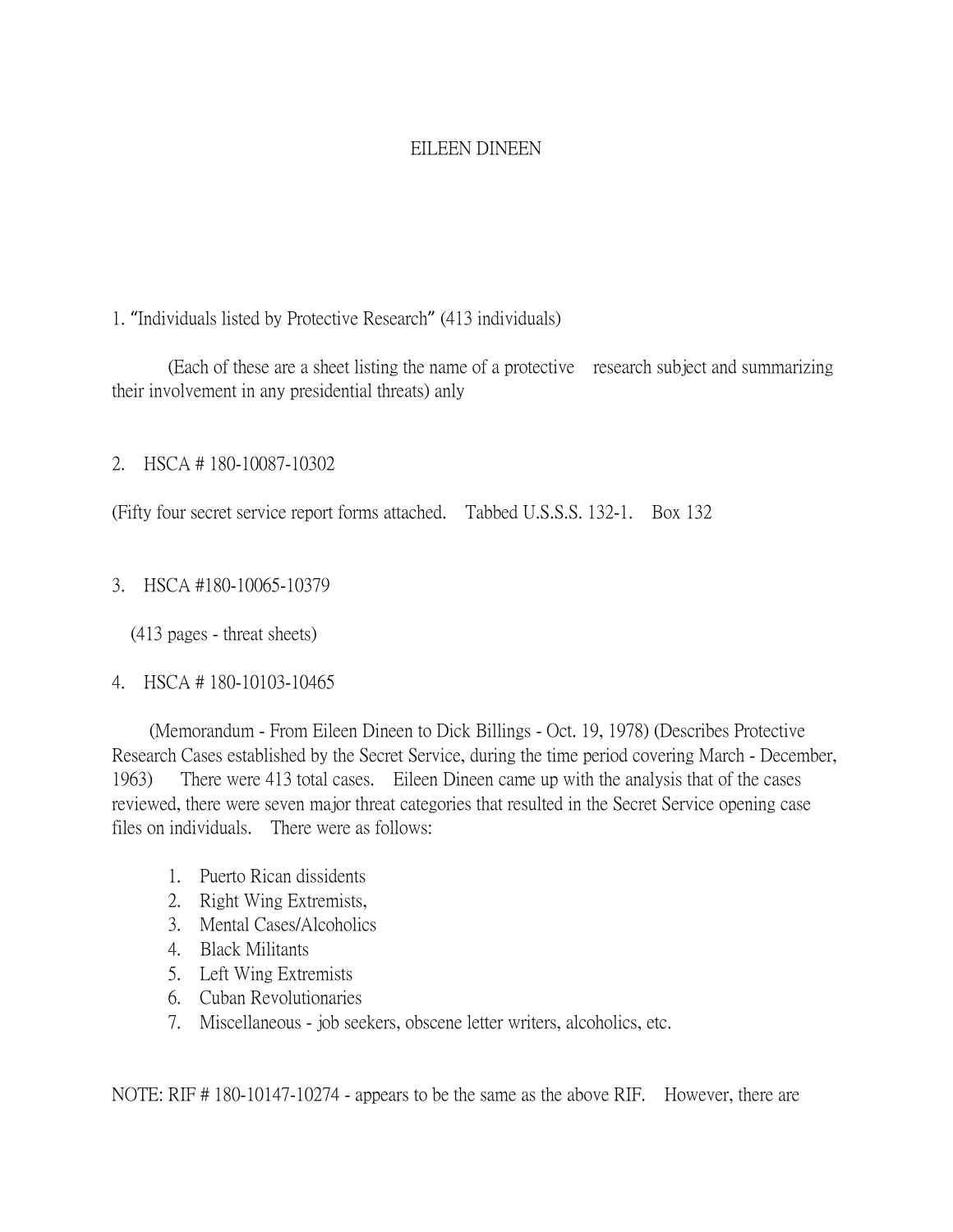more pages attached. This RIF says that this document was last considered on 9-25-96. The notation is "Released with Findings"

#### 5. HSCA # 180-10080-10089

(Thomas A. Vallee interview) (Analysis by Joan Zimmerman)

# 6. RIF No. 180-10087-10302

(Agency File Number 006852)

(We opened this in full on 3-19-96 - Then we rescinded it in federal reg)\_

(Memo from Eileen Dineen to Dick Billings - March 24, 1978)

(Joan has gone through and listed the names that are already out)

(Also attached to this are numerous "Secret Service Report Forms"

# 7. RIF No. 180-10147-10276

(Eileen Dineen HSCA Material)

(Memo to SS File from Eileen Dineen and Jim Conzelman - March 28, 1978)

# 8. EILEEN DINEEN Personal Research Notes

The ARRB received research notes pertaining to Secret Service documents dirclty from HSCA researcher Eileen Dineen. We asked the SS to review these notes, and the Service responded on Sept. 20, 1996 with seferal suggested postopnements. These records were ultimately considered at the Nov. 1996 Review Board meeting?

What was Board's vote?